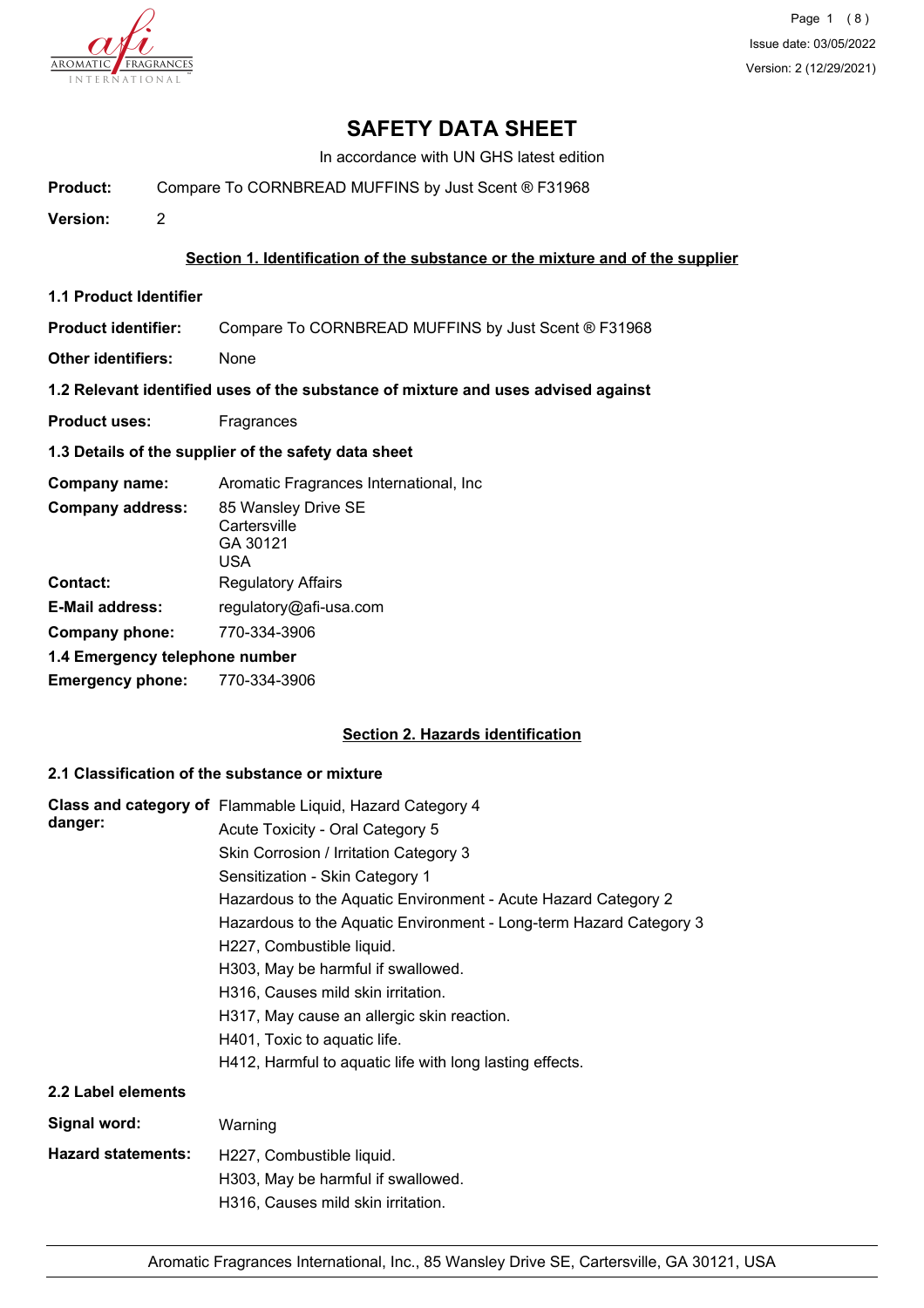

Page 2 (8) Issue date: 03/05/2022 Version: 2 (12/29/2021)

# **SAFETY DATA SHEET**

In accordance with UN GHS latest edition

| Product:                            | Compare To CORNBREAD MUFFINS by Just Scent ® F31968                                                                                                                                                                                                                                                                                                                                                                                                                                                                                                                                                                                                                                                                                                                                                                                             |  |  |
|-------------------------------------|-------------------------------------------------------------------------------------------------------------------------------------------------------------------------------------------------------------------------------------------------------------------------------------------------------------------------------------------------------------------------------------------------------------------------------------------------------------------------------------------------------------------------------------------------------------------------------------------------------------------------------------------------------------------------------------------------------------------------------------------------------------------------------------------------------------------------------------------------|--|--|
| Version:                            | $\overline{2}$                                                                                                                                                                                                                                                                                                                                                                                                                                                                                                                                                                                                                                                                                                                                                                                                                                  |  |  |
|                                     | H317, May cause an allergic skin reaction.<br>H401, Toxic to aquatic life.<br>H412, Harmful to aquatic life with long lasting effects.                                                                                                                                                                                                                                                                                                                                                                                                                                                                                                                                                                                                                                                                                                          |  |  |
| <b>Precautionary</b><br>statements: | P210, Keep away from heat, sparks, open flames and hot surfaces. - No smoking.<br>P261, Avoid breathing vapour or dust.<br>P272, Contaminated work clothing should not be allowed out of the workplace.<br>P273, Avoid release to the environment.<br>P280, Wear protective gloves/eye protection/face protection.<br>P302/352, IF ON SKIN: Wash with plenty of soap and water.<br>P312, Call a POISON CENTRE or doctor/physician if you feel unwell.<br>P333/313, If skin irritation or rash occurs: Get medical advice/attention.<br>P363, Wash contaminated clothing before reuse.<br>P370/378, In case of fire: Use carbon dioxide, dry chemical, foam for extinction.<br>P403/235, Store in a well-ventilated place. Keep cool.<br>P501, Dispose of contents/container to approved disposal site, in accordance with local<br>regulations. |  |  |
| Pictograms:                         |                                                                                                                                                                                                                                                                                                                                                                                                                                                                                                                                                                                                                                                                                                                                                                                                                                                 |  |  |
| 2.3 Other hazards                   |                                                                                                                                                                                                                                                                                                                                                                                                                                                                                                                                                                                                                                                                                                                                                                                                                                                 |  |  |

**Other hazards:** None

# **Section 3. Composition / information on ingredients**

#### **3.2 Mixtures**

#### **Contains:**

| <b>Name</b>       | <b>CAS</b> | $\%$                                                                                          | <b>GHS Classification</b>                                                                                                                         |
|-------------------|------------|-----------------------------------------------------------------------------------------------|---------------------------------------------------------------------------------------------------------------------------------------------------|
| Diethyl phthalate | 84-66-2    | 50-100%                                                                                       | Skin Irrit. 3-Aquatic Acute 3, H316-H402                                                                                                          |
| Benzyl benzoate   | 120-51-4   | Acute Tox. 4-Acute Tox. 5-Aquatic Acute 1-Aquatic<br>10-<20%<br>Chronic 2;H302-H313-H400-H411 |                                                                                                                                                   |
| Coumarin          | $91-64-5$  | $5 - 10%$                                                                                     | Acute Tox. 4-Skin Sens. 1B-Aquatic Acute 3:H302-<br>H317-H402                                                                                     |
| Benzyl alcohol    | 100-51-6   | Acute Tox. 4-Acute Tox. 5-Eye Irrit. 2A:H302-H313-<br>$5 - 10%$<br><b>H319</b>                |                                                                                                                                                   |
| Ethyl maltol      | 4940-11-8  | $1 - 5%$<br>Acute Tox. 4-Aquatic Acute 2;H302-H401                                            |                                                                                                                                                   |
| Cinnamaldehyde    | 104-55-2   | $0.1 - 1\%$                                                                                   | Acute Tox. 5-Acute Tox. 4-Skin Irrit. 2-Eye Irrit. 2A-Skin<br>Sens. 1A-Aquatic Acute 2-Aquatic Chronic 3, H303-<br>lH312-H315-H317-H319-H401-H412 |

**Substances with workplace exposure limits, not listed above:**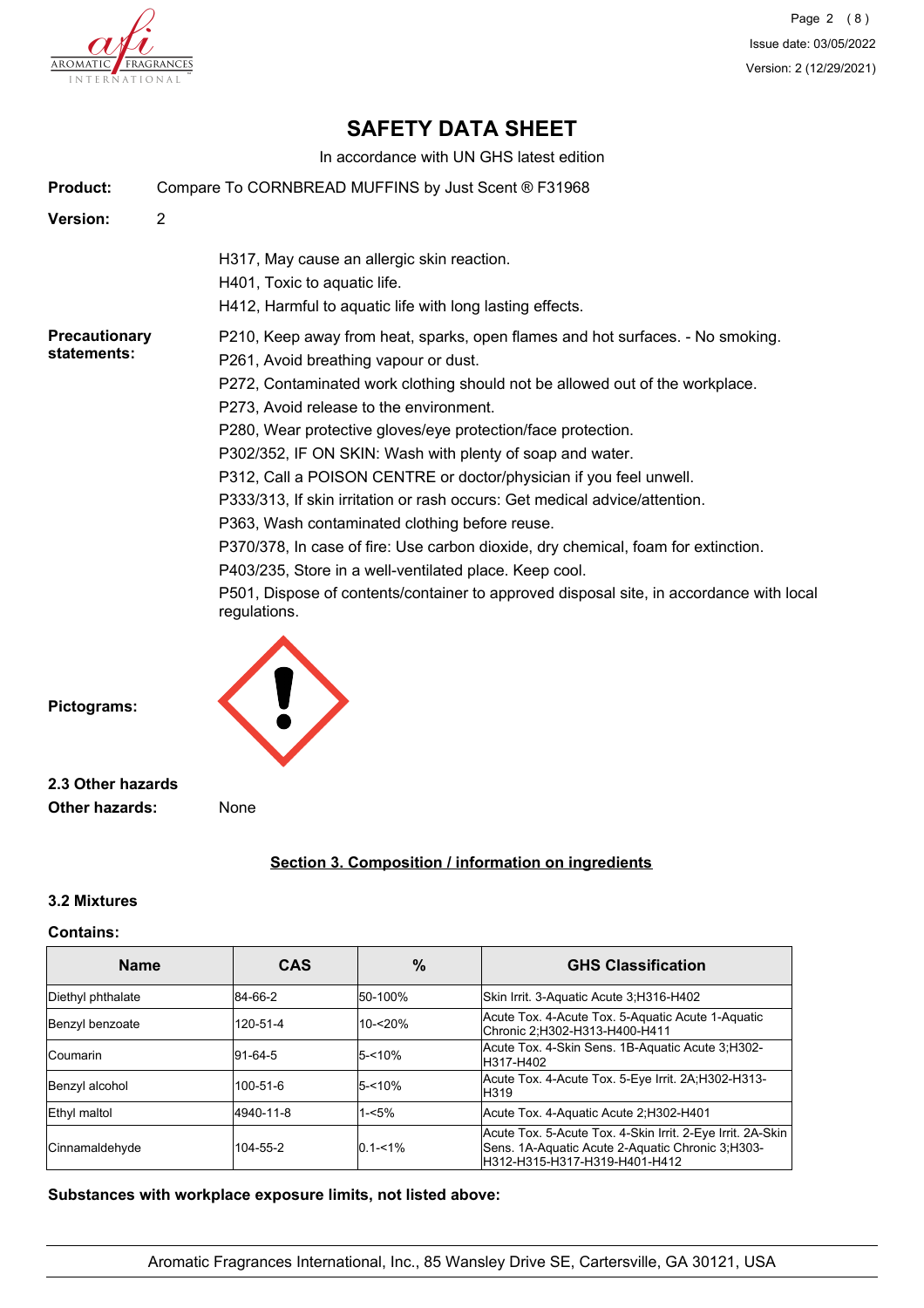

Page 3 (8) Issue date: 03/05/2022 Version: 2 (12/29/2021)

# **SAFETY DATA SHEET**

In accordance with UN GHS latest edition

**Product:** Compare To CORNBREAD MUFFINS by Just Scent ® F31968

**Version:** 2

Not Applicable

## **Section 4. First-aid measures**

#### **4.1 Description of first aid measures**

**Inhalation:** Remove from exposure site to fresh air, keep at rest, and obtain medical attention. **Eye exposure:** Flush immediately with water for at least 15 minutes. Contact physician if symptoms persist. Skin exposure: IF ON SKIN: Wash with plenty of soap and water.

**Ingestion:** Rinse mouth with water and obtain medical attention.

#### **4.2 Most important symptoms and effects, both acute and delayed**

May be harmful if swallowed.

Causes mild skin irritation.

May cause an allergic skin reaction.

**4.3 Indication of any immediate medical attention and special treatment needed** None expected, see Section 4.1 for further information.

## **SECTION 5: Firefighting measures**

## **5.1 Extinguishing media**

Suitable media: Carbon dioxide, Dry chemical, Foam.

## **5.2 Special hazards arising from the substance or mixture**

In case of fire, may be liberated: Carbon monoxide, Unidentified organic compounds.

## **5.3 Advice for fire fighters:**

In case of insufficient ventilation, wear suitable respiratory equipment.

## **Section 6. Accidental release measures**

#### **6.1 Personal precautions, protective equipment and emergency procedures:**

Avoid inhalation. Avoid contact with skin and eyes. See protective measures under Section 7 and 8.

#### **6.2 Environmental precautions:**

Keep away from drains, surface and ground water, and soil.

## **6.3 Methods and material for containment and cleaning up:**

Remove ignition sources. Provide adequate ventilation. Avoid excessive inhalation of vapours. Contain spillage immediately by use of sand or inert powder. Dispose of according to local regulations.

## **6.4 Reference to other sections:**

Also refer to sections 8 and 13.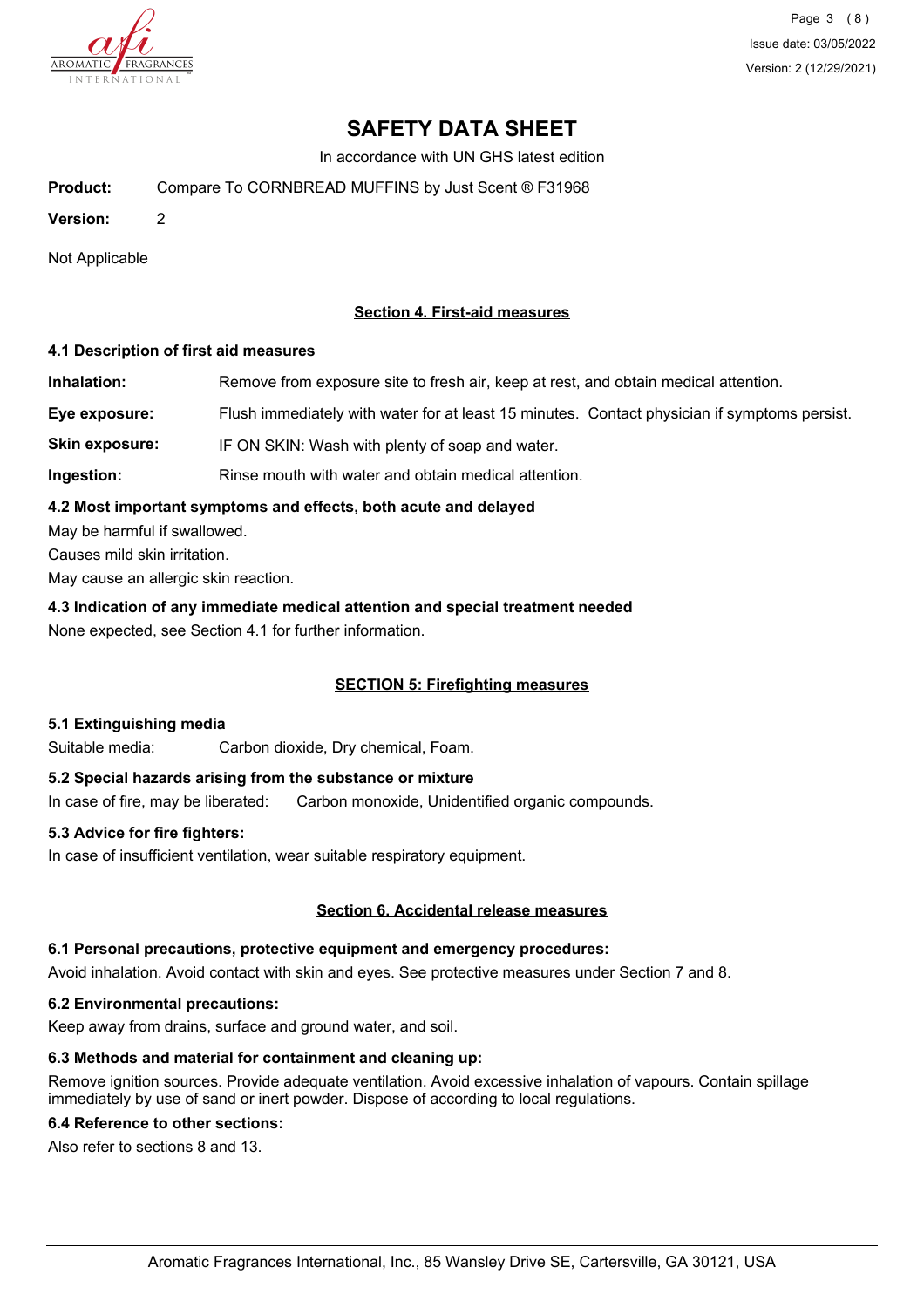

Page 4 (8) Issue date: 03/05/2022 Version: 2 (12/29/2021)

# **SAFETY DATA SHEET**

In accordance with UN GHS latest edition

**Product:** Compare To CORNBREAD MUFFINS by Just Scent ® F31968

**Version:** 2

## **Section 7. Handling and storage**

#### **7.1 Precautions for safe handling:**

Keep away from heat, sparks, open flames and hot surfaces. - No smoking. Use personal protective equipment as required. Use in accordance with good manufacturing and industrial hygiene practices. Use in areas with adequate ventilation Do not eat, drink or smoke when using this product.

#### **7.2 Conditions for safe storage, including any incompatibilities:**

Store in a well-ventilated place. Keep container tightly closed. Keep cool. Ground/bond container and receiving equipment. Use explosion-proof electrical, ventilating and lighting equipment. Use only non-sparking tools. Take precautionary measures against static discharge.

#### **7.3 Specific end use(s):**

Fragrances: Use in accordance with good manufacturing and industrial hygiene practices.

## **Section 8. Exposure controls/personal protection**

#### **8.1 Control parameters**

**Workplace exposure limits:** Not Applicable

#### **8.2 Exposure Controls**

## **Eye / Skin Protection**

Wear protective gloves/eye protection/face protection

## **Respiratory Protection**

Under normal conditions of use and where adequate ventilation is available to prevent build up of excessive vapour, this material should not require special engineering controls. However, in conditions of high or prolonged use, or high temperature or other conditions which increase exposure, the following engineering controls can be used to minimise exposure to personnel: a) Increase ventilation of the area with local exhaust ventilation. b) Personnel can use an approved, appropriately fitted respirator with organic vapour cartridge or canisters and particulate filters. c) Use closed systems for transferring and processing this material.

Also refer to Sections 2 and 7.

## **Section 9. Physical and chemical properties**

## **9.1 Information on basic physical and chemical properties**

| Appearance:                     | Clear free-flowing liquid without sediment |
|---------------------------------|--------------------------------------------|
| Odour:                          | Characteristic                             |
| <b>Odour threshold:</b>         | Not determined                             |
| pH:                             | Not determined                             |
| Melting point / freezing point: | Not determined                             |
| Initial boiling point / range:  | Not determined                             |
| Flash point:                    | 83 °C                                      |
| <b>Evaporation rate:</b>        | Not determined                             |
| Flammability (solid, gas):      | Not determined                             |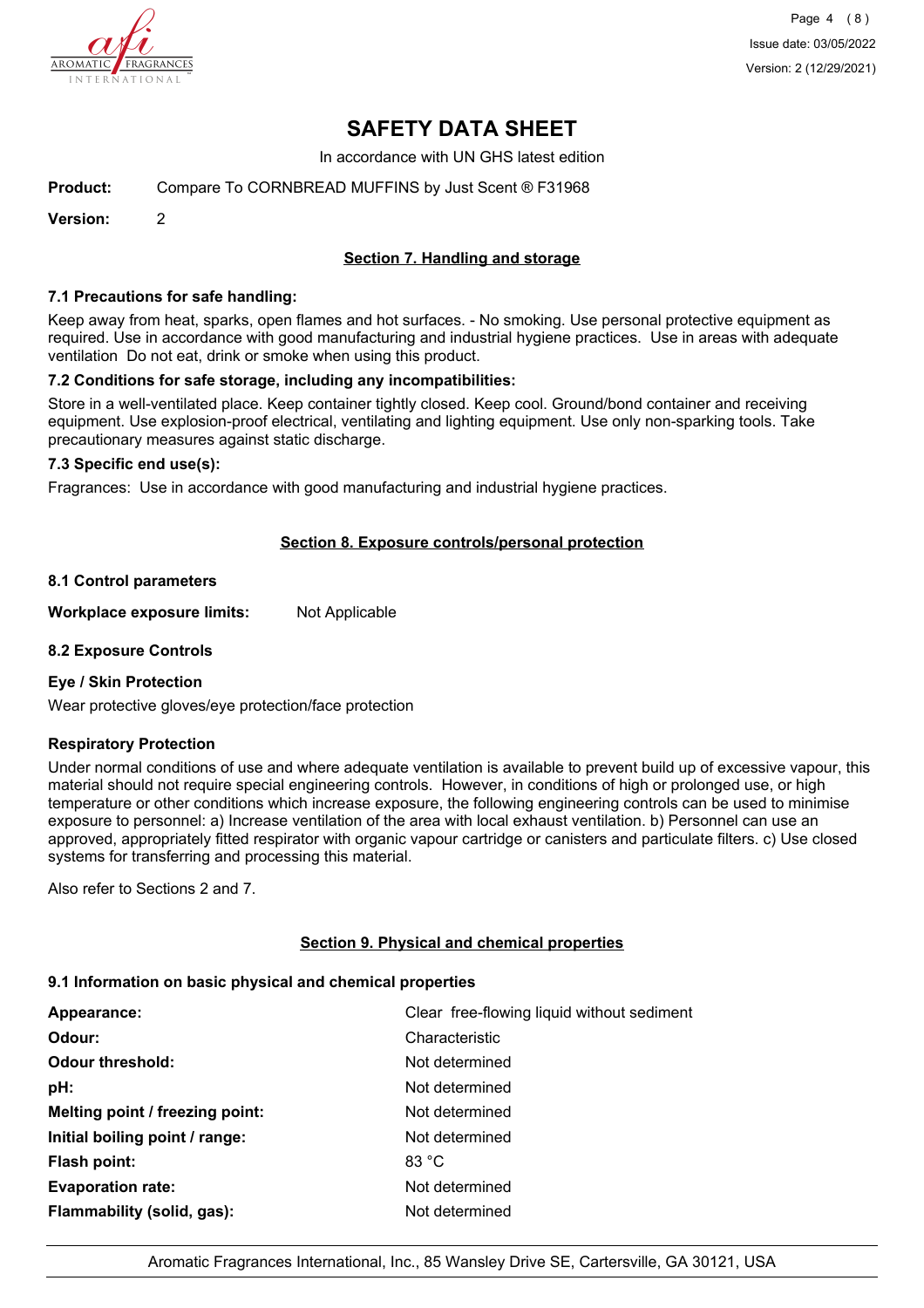

Page 5 (8) Issue date: 03/05/2022 Version: 2 (12/29/2021)

# **SAFETY DATA SHEET**

In accordance with UN GHS latest edition

**Product:** Compare To CORNBREAD MUFFINS by Just Scent ® F31968

**Version:** 2

| Upper/lower flammability or explosive limits: | Product does not present an explosion hazard |
|-----------------------------------------------|----------------------------------------------|
| Vapour pressure:                              | Not determined                               |
| Vapour density:                               | Not determined                               |
| <b>Relative density:</b>                      | 1.1180 - 1.1280                              |
| Solubility(ies):                              | Not determined                               |
| Partition coefficient: n-octanol/water:       | Not determined                               |
| Auto-ignition temperature:                    | Not determined                               |
| Decomposition temperature:                    | Not determined                               |
| <b>Viscosity:</b>                             | Not determined                               |
| <b>Explosive properties:</b>                  | Not expected                                 |
| <b>Oxidising properties:</b>                  | Not expected                                 |

#### **9.2 Other information:**

| Refractive Index @ 20C:   | 1.5176 - 1.5276 |
|---------------------------|-----------------|
| Flash Point (Fahrenheit): | 181 $\degree$ F |
| Calculated VOC:           | 0.00            |

## **Section 10. Stability and reactivity**

#### **10.1 Reactivity:**

Presents no significant reactivity hazard, by itself or in contact with water.

#### **10.2 Chemical stability:**

Good stability under normal storage conditions.

#### **10.3 Possibility of hazardous reactions:**

Not expected under normal conditions of use.

#### **10.4 Conditions to avoid:**

Avoid extreme heat.

## **10.5 Incompatible materials:**

Avoid contact with strong acids, alkalis or oxidising agents.

## **10.6 Hazardous decomposition products:**

Not expected.

## **Section 11. Toxicological information**

## **11.1 Information on toxicological effects**

This mixture has not been tested as a whole for health effects. The health effects have been calculated using the methods outlined in UN GHS.

| <b>Acute Toxicity:</b> | Acute Toxicity - Oral Category 5 |
|------------------------|----------------------------------|
| Acute Toxicity Oral    | 3440                             |
| Acute Toxicity Dermal  | >5000                            |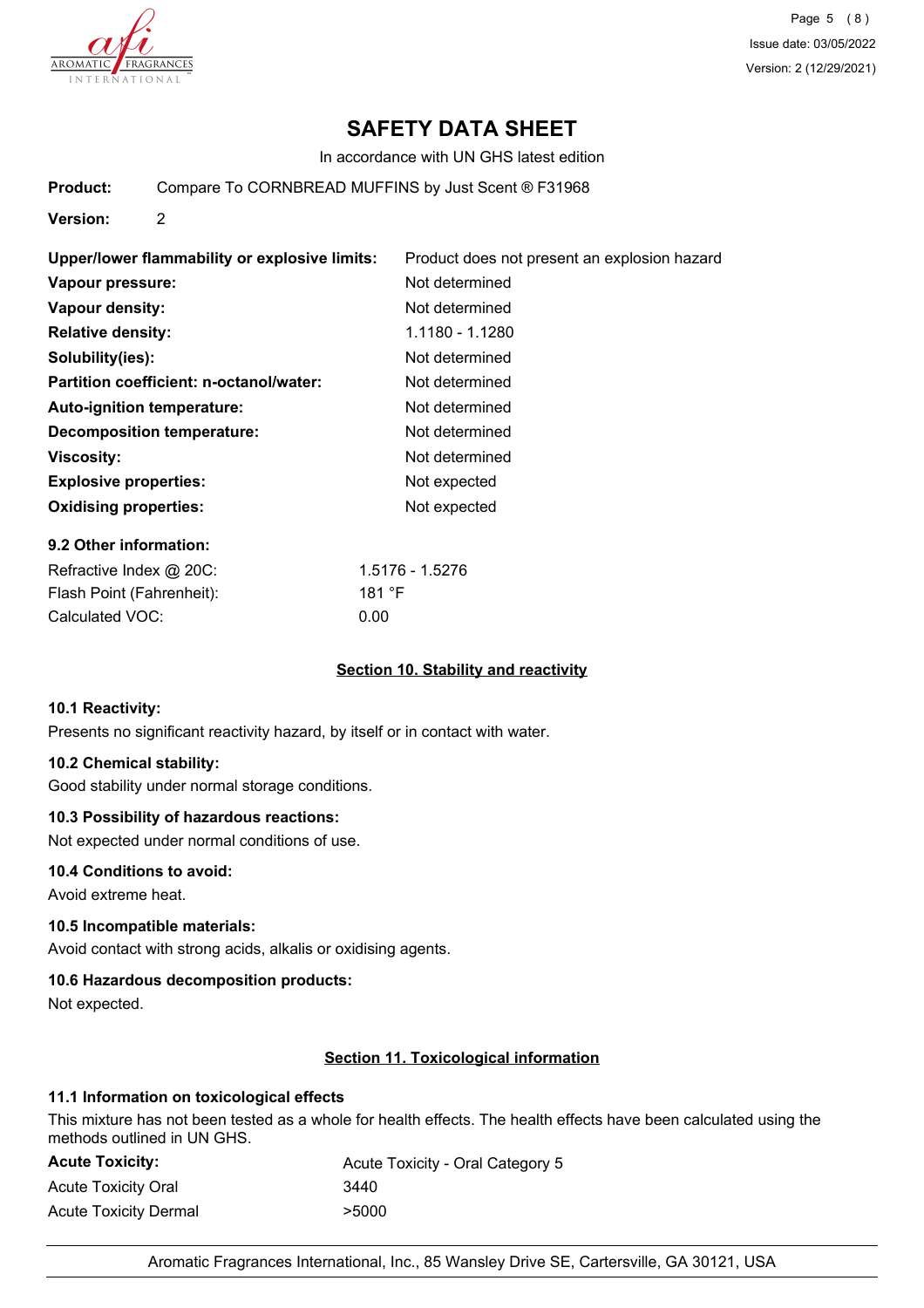

Page 6 (8) Issue date: 03/05/2022 Version: 2 (12/29/2021)

# **SAFETY DATA SHEET**

In accordance with UN GHS latest edition

**Product:** Compare To CORNBREAD MUFFINS by Just Scent ® F31968

**Version:** 2

| <b>Acute Toxicity Inhalation</b>          | Not Available                                                    |
|-------------------------------------------|------------------------------------------------------------------|
| <b>Skin corrosion/irritation:</b>         | Skin Corrosion / Irritation Category 3                           |
| Serious eye damage/irritation:            | Based on available data the classification criteria are not met. |
| <b>Respiratory or skin sensitisation:</b> | Sensitization - Skin Category 1                                  |
| Germ cell mutagenicity:                   | Based on available data the classification criteria are not met. |
| Carcinogenicity:                          | Based on available data the classification criteria are not met. |
| <b>Reproductive toxicity:</b>             | Based on available data the classification criteria are not met. |
| <b>STOT-single exposure:</b>              | Based on available data the classification criteria are not met. |
| <b>STOT-repeated exposure:</b>            | Based on available data the classification criteria are not met. |
| <b>Aspiration hazard:</b>                 | Based on available data the classification criteria are not met. |

**Information about hazardous ingredients in the mixture**

Not Applicable

Refer to Sections 2 and 3 for additional information.

## **Section 12. Ecological information**

## **12.1 Toxicity:**

Harmful to aquatic life with long lasting effects.

| 12.2 Persistence and degradability: | Not available |
|-------------------------------------|---------------|
| 12.3 Bioaccumulative potential:     | Not available |
| 12.4 Mobility in soil:              | Not available |
| 12.5 Other adverse effects:         | Not available |

## **Section 13. Disposal considerations**

## **13.1 Waste treatment methods:**

Dispose of in accordance with local regulations. Avoid disposing into drainage systems and into the environment. Empty containers should be taken to an approved waste handling site for recycling or disposal.

|                                       | <b>14.1 UN</b><br>number: | 14.2 UN Proper Shipping Name: | 14.3<br><b>Transport</b><br>hazard<br>class(es): | <b>Sub Risk:</b> | 14.4. Packing<br>Group: |
|---------------------------------------|---------------------------|-------------------------------|--------------------------------------------------|------------------|-------------------------|
| <b>UN Model</b><br><b>Regulations</b> | None                      | $\overline{\phantom{a}}$      |                                                  |                  | -                       |
| <b>IMDG</b>                           | None                      | $\overline{\phantom{a}}$      |                                                  |                  |                         |
| ADR, RID, ADN                         | None                      | $\overline{\phantom{a}}$      |                                                  |                  |                         |
| <b>ICAO TI</b>                        | None                      | $\overline{\phantom{a}}$      |                                                  |                  | -                       |

## **Section 14. Transport information**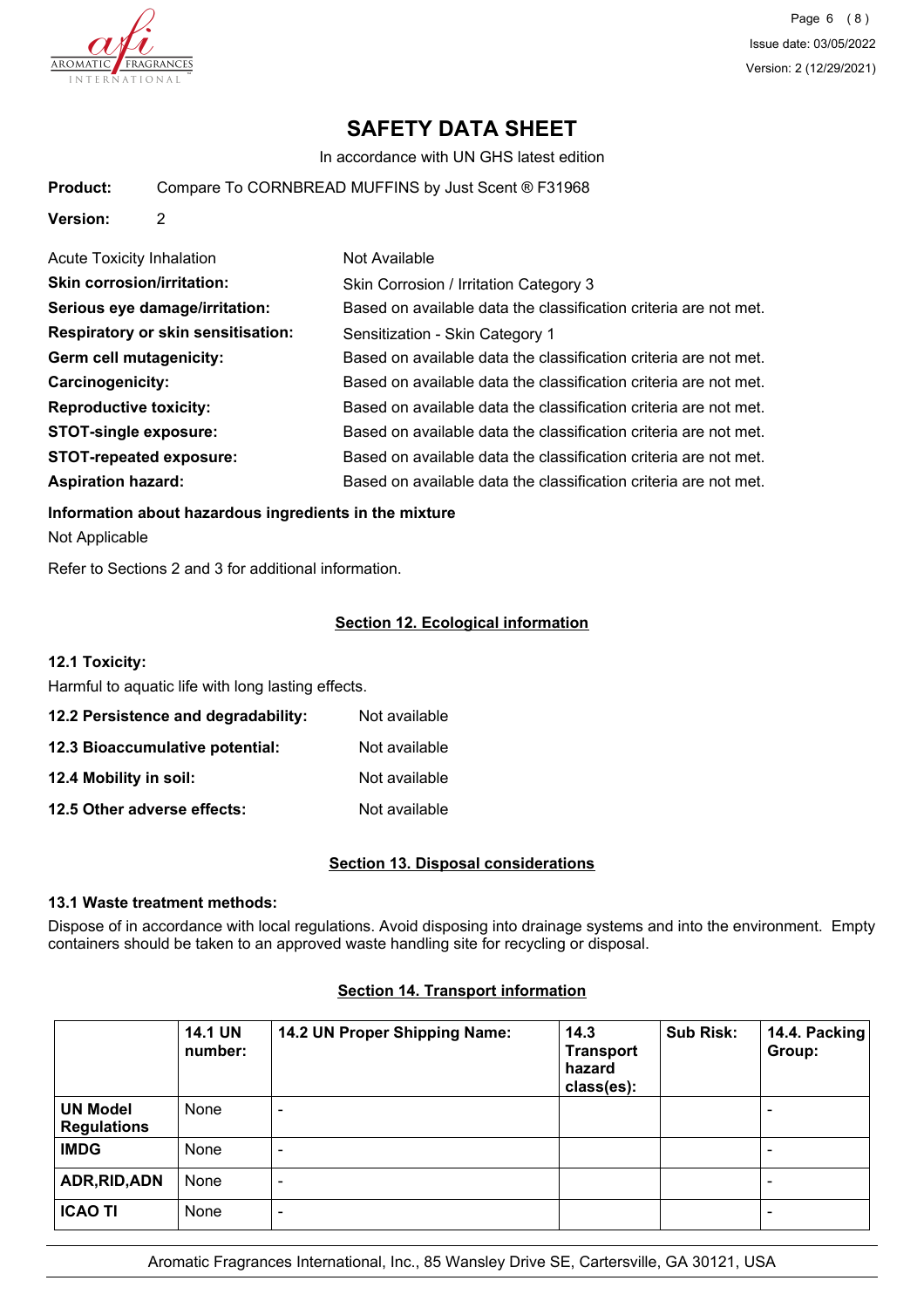

Page 7 (8) Issue date: 03/05/2022 Version: 2 (12/29/2021)

# **SAFETY DATA SHEET**

In accordance with UN GHS latest edition

**Product:** Compare To CORNBREAD MUFFINS by Just Scent ® F31968

**Version:** 2

**14.5 Environmental hazards:** Not environmentally hazardous for transport

**14.6 Special precautions for user:** None additional

**14.7 Transport in bulk according to Annex II of MARPOL73/78 and the IBC Code:** Not classified

## **Section 15. Regulatory information**

Additional formulation properties

| Name              | CAS     |         |
|-------------------|---------|---------|
| Diethyl phthalate | 84-66-2 | 50-100% |

## **Section 16. Other information**

| <b>Concentration % Limits:</b>  | EH A2=22.85% EH A3=2.13% EH C3=23.54% SCI 3=13.77% SS 1=13.<br>33% |
|---------------------------------|--------------------------------------------------------------------|
| <b>Total Fractional Values:</b> | EH A2=4.38 EH A3=46.85 EH C3=4.25 SCI 3=7.26 SS 1=7.50             |
|                                 |                                                                    |

**Key to revisions:**

Information about hazardous ingredients in the mixture SECTION 3: Composition/information on ingredients

## **Key to abbreviations:**

| <b>Abbreviation</b> | <b>Meaning</b>                                                     |
|---------------------|--------------------------------------------------------------------|
| Acute Tox. 4        | Acute Toxicity - Oral Category 4                                   |
| Acute Tox. 4        | Acute Toxicity - Dermal Category 4                                 |
| Acute Tox. 5        | Acute Toxicity - Dermal Category 5                                 |
| Acute Tox. 5        | Acute Toxicity - Oral Category 5                                   |
| Aquatic Acute 1     | Hazardous to the Aquatic Environment - Acute Hazard Category 1     |
| Aquatic Acute 2     | Hazardous to the Aquatic Environment - Acute Hazard Category 2     |
| Aquatic Acute 3     | Hazardous to the Aquatic Environment - Acute Hazard Category 3     |
| Aquatic Chronic 2   | Hazardous to the Aquatic Environment - Long-term Hazard Category 2 |
| Aquatic Chronic 3   | Hazardous to the Aquatic Environment - Long-term Hazard Category 3 |
| Eye Irrit. 2A       | Eye Damage / Irritation Category 2A                                |
| H302                | Harmful if swallowed.                                              |
| H303                | May be harmful if swallowed.                                       |
| H312                | Harmful in contact with skin.                                      |
| H313                | May be harmful in contact with skin.                               |
| H315                | Causes skin irritation.                                            |
| H316                | Causes mild skin irritation.                                       |
| H317                | May cause an allergic skin reaction.                               |
| H319                | Causes serious eye irritation.                                     |